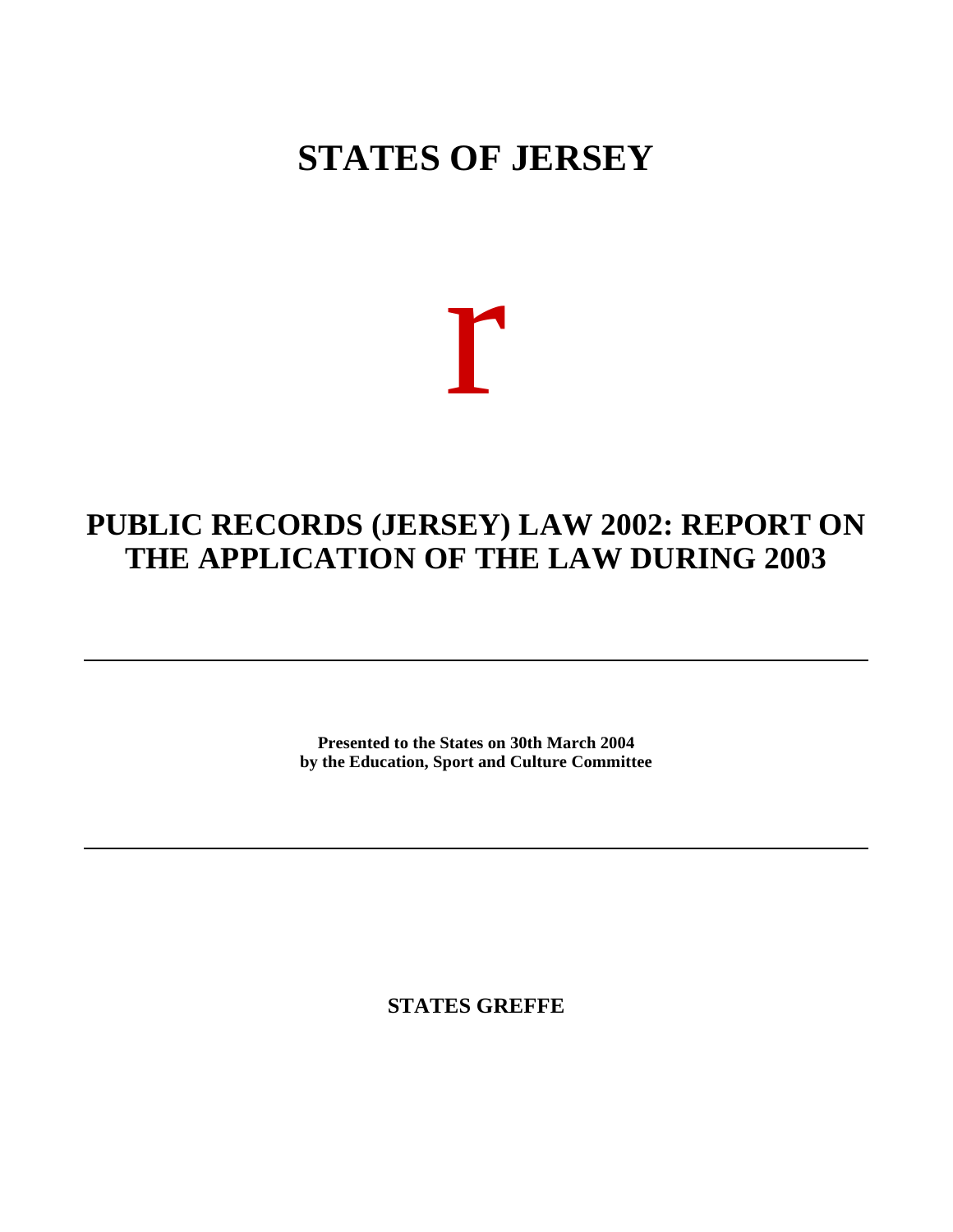#### **REPORT**

#### **Introduction of the Law**

The Law came into force on 1st August 2003. The first months of its application have been spent in making introductions to its Articles and getting necessary systems and formalities into place, including the swearing-in of the Records Advisory Panel.

The purpose of the Law is to ensure the preservation of the Island's public records. Its key Articles relate to

- the duties, powers and functions of the Archivist appointed by Jersey Heritage Trust;
- the appointment of a records advisory panel by the Education, Sport and Culture Committee as an independent watchdog and advisory body;
- provision of access to records;
- the duty of public institutions to create, keep and manage records;
- the appointment of a public records officer by public institutions to work with the Archivist.

To introduce the Law to the departments and other public institutions in the Island, all Chief Officers were invited to an introductory presentation in September. At the same time that all departmental data protection officers were informed of this opportunity, they were encouraged to ensure that their Chief Officer acted on the invitation. Many Chief Officers attended the presentation, often accompanied by the officer appointed as public records officer within the department.

Some departments have well-established links with the archive service; others do not. Some have invited the Archivist to address their committee/management team directly. The Chief Executive of Policy and Resources invited the Archivist to address the Corporate Management Board in January 2004 to ensure that all Chief Officers in the Executive understood their responsibilities under the Law, particularly the requirement to institute good records management practices and appoint a public records officer to work with the Archivist.

The Archivist addressed the Comité des Connétables in order to introduce them to the Law in January 2003. She has also publicised the Law to the wider public through the media and specifically to the Channel Islands Family History Society at its October meeting.

#### **Formalities**

#### The Archivist

The Archivist appointed by the Jersey Heritage Trust was sworn in on 19th December 2003.

#### Records Advisory Panel

 The 5 people invited to sit on the panel were formally appointed by the Committee for Education, Sport and Culture in October and sworn in before the Royal Court on 12th December 2003. They are Henry Coutanche, John Kelleher, Derek Maltwood, Ann Perchard and Jack Worrall. The first meeting took place on 16th December.

#### **Communications**

Throughout the year the Archivist has worked with her colleagues in the Jersey Heritage Trust and the Education, Sport and Culture and Computer Services Departments towards the installation of access to the States Intranet at Jersey Archive. The service was delivered on 5th December 2003. It will enable her to communicate with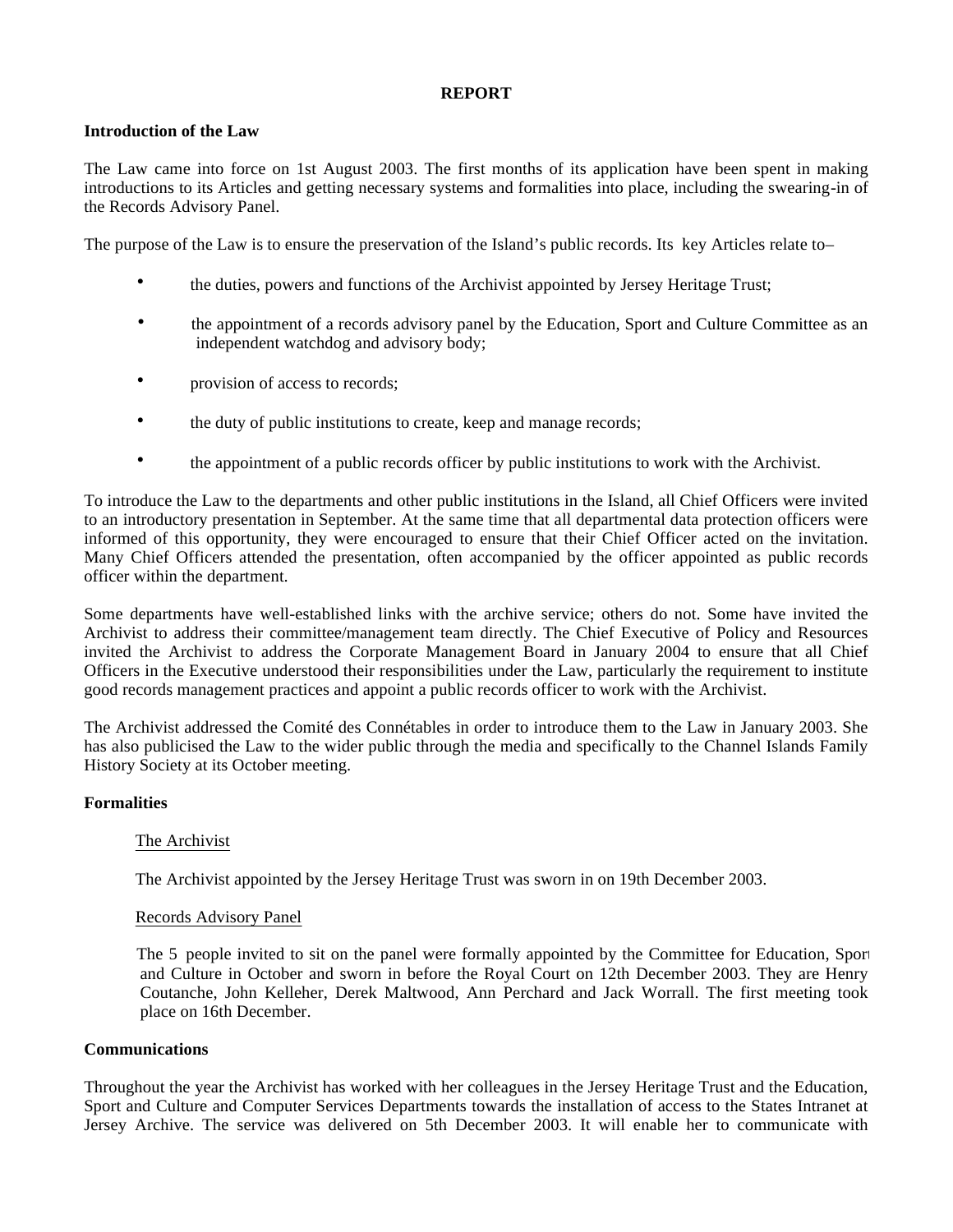departments directly by e-mail and via the records management site on the Intranet.

The Archivist has been working with the Computer Services Department to ensure that the systems required for paper records, including the retention schedules, are both applicable and applied to electronic records.

The Archivist has also been working closely with the Data Protection Office. There is common ground in the 2 Laws; working together through departmental dataprotection officers and public records officers will provide a more efficient service.

#### **Transfers of records**

In 2003, there have been 28 accessions from the following departments, 5 since September: they amount to 21.5 cubic metres of records, c. 11,184 items.

| Judicial Greffe                    |
|------------------------------------|
| Jersey Telecoms                    |
| <b>States Treasury</b>             |
| Jersey Airport                     |
| <b>Immigration and Nationality</b> |
| Policy and Resources               |
| Jersey Heritage Trust              |
| Bailiff's Chambers                 |
|                                    |

#### **2004**

The Archivist proposes –

- continuing close liaison with project managers of the electronic document management programme in the Computer Services Department;
- establishment of public records officers in all departments by 31st March 2004;
- establishment of cycle of meetings of public records officers to ensure application of standard procedures;
- updating records management presence on States Intranet;
- effecting deposit of all archival public records from departments identified for the implementation of the Law this year;
- establishing records management practices including retention schedules in those same departments;
- preparing a paper proposing a corporate records management centre for paper records.

The Archivist is very grateful to her staff, particularly Linda Myers and Tim Oldham who work in records management with her, for all the good work undertaken with public records in the past 15 months. She is also grateful to her colleagues within States Departments who have helped her in the initial stages of the application of the Public Records (Jersey) Law 2002, particularly David Greenwood, Diana Booth and Lesley Le Bailly in Education, Sport and Culture, Jeremy Harris in Policy and Resources, Emma Martins in the Data Protection Office and Tony Merren, Chris Cann and David Brown in the Computer Services Department.